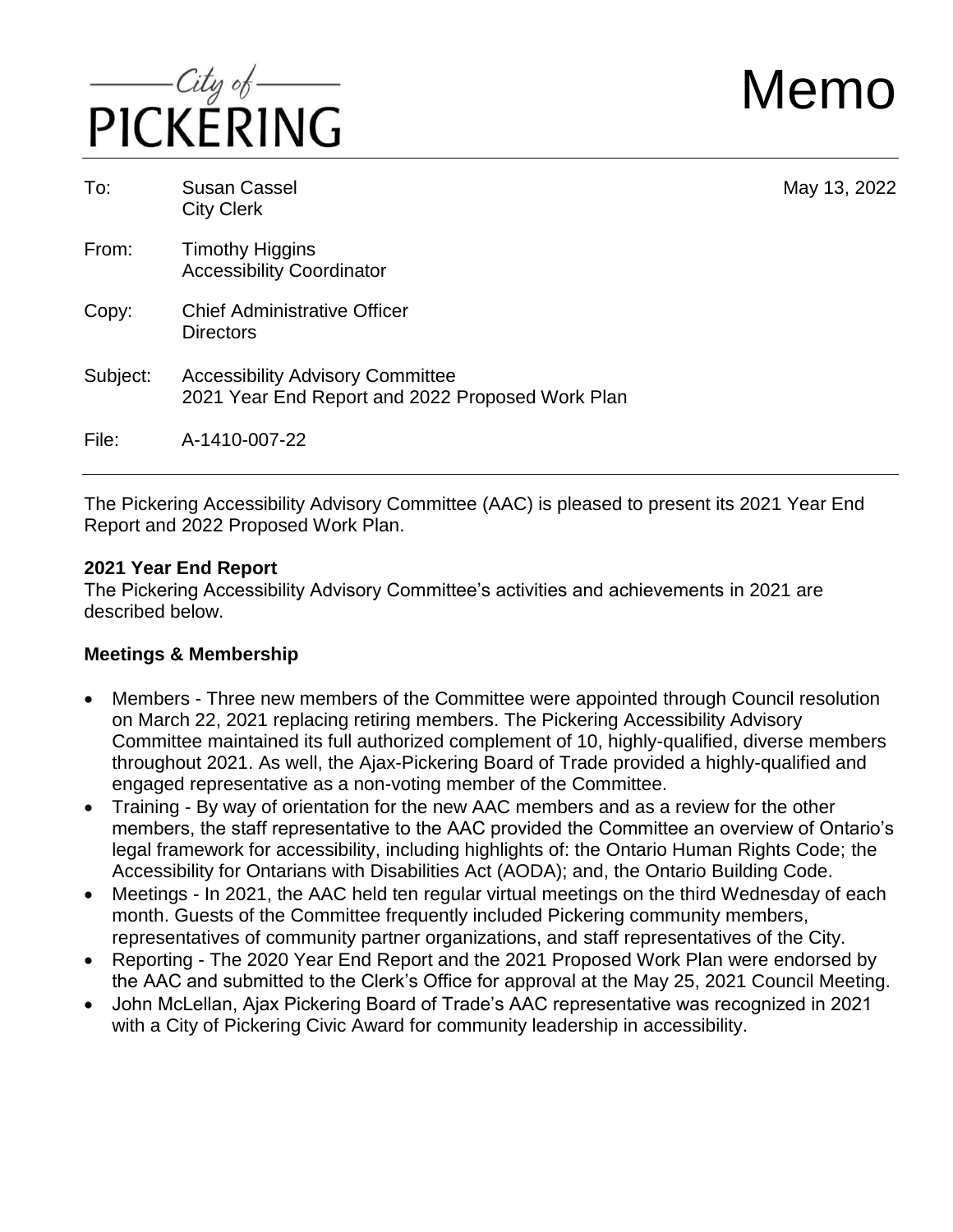### **Awareness Activities**

- The AAC has continued to monitor local, provincial, national and international emerging accessibility legislation, regulations, policies, best practices, products and services and considered adaptations for use in Pickering. For example:
	- o The AAC has continued to liaise, collaborate and consult with regional and provincial accessibility professionals and advocates, such as the Ontario Network of Accessibility Professionals (ONAP) on an ongoing basis and over a broad range of accessibility topics to stay abreast of emerging accessibility issues and successful practices.
	- o AAC members have selectively participated in/attended virtual Regional, Provincial, Federal and U.S. learning and networking opportunities related to accessibility.
	- o T. Knibbe, Director, Research, Abilities Centre, delivered a PowerPoint presentation regarding the National Disability Survey to the AAC. She discussed the results of the survey with respect to demographics, main stressors, unmet needs, social isolation, physical activity, general health and the COVID-19 vaccine.
	- o A representative of the Pickering Football Club (PFC) attended the AAC to discuss their new research project, funded by an Ontario Trillium Grant, which aimed to investigate barriers associated with recreational and sport opportunities in Pickering and Durham Region. The PFC has identified a number of community groups that encounter barriers and remain isolated from recreational opportunities. These groups include people with disabilities, newcomers, seniors, the LGBTQ community, and indigenous populations.
- The AAC fostered/promoted/supported submissions for municipal, regional, and provincial awards and grants to profile Pickering's accessibility investments and achievements. For example, AAC members identified several potential nominees for Pickering's Civic Accessibility Award for Disability Issues and for the Regional Accessibility Award.

#### **Policies, Standards & Implementation**

- Reporting Following consultation with the AAC and the Accessibility Core Staff Team and other City staff, the City of Pickering filed its required 2021 Accessibility Compliance report with the Ministry for Seniors and Accessibility indicating full AODA compliance.
- Planning Pickering's Five Year Accessibility Plan 2021-2025 was endorsed by the AAC and approved at the December 13, 2021 Pickering City Council meeting. The Plan featured a summary of the Accessibility Capital Budget for 2021 to 2025 and was informed by an environmental scan referencing:
	- o the 2019 report and recommendations of David C. Onley to the Ministry for Seniors and Accessibility on the future of the AODA;
	- o the recent Abilities Centre research study on the impact of the COVID-19 pandemic on people with disabilities;
	- o results of Pickering's Service and Supports Animals Initiative (SSAI);
	- o Pickering's Housing Strategy;
	- o the Pickering Football Club's recent study of inclusive recreation programs;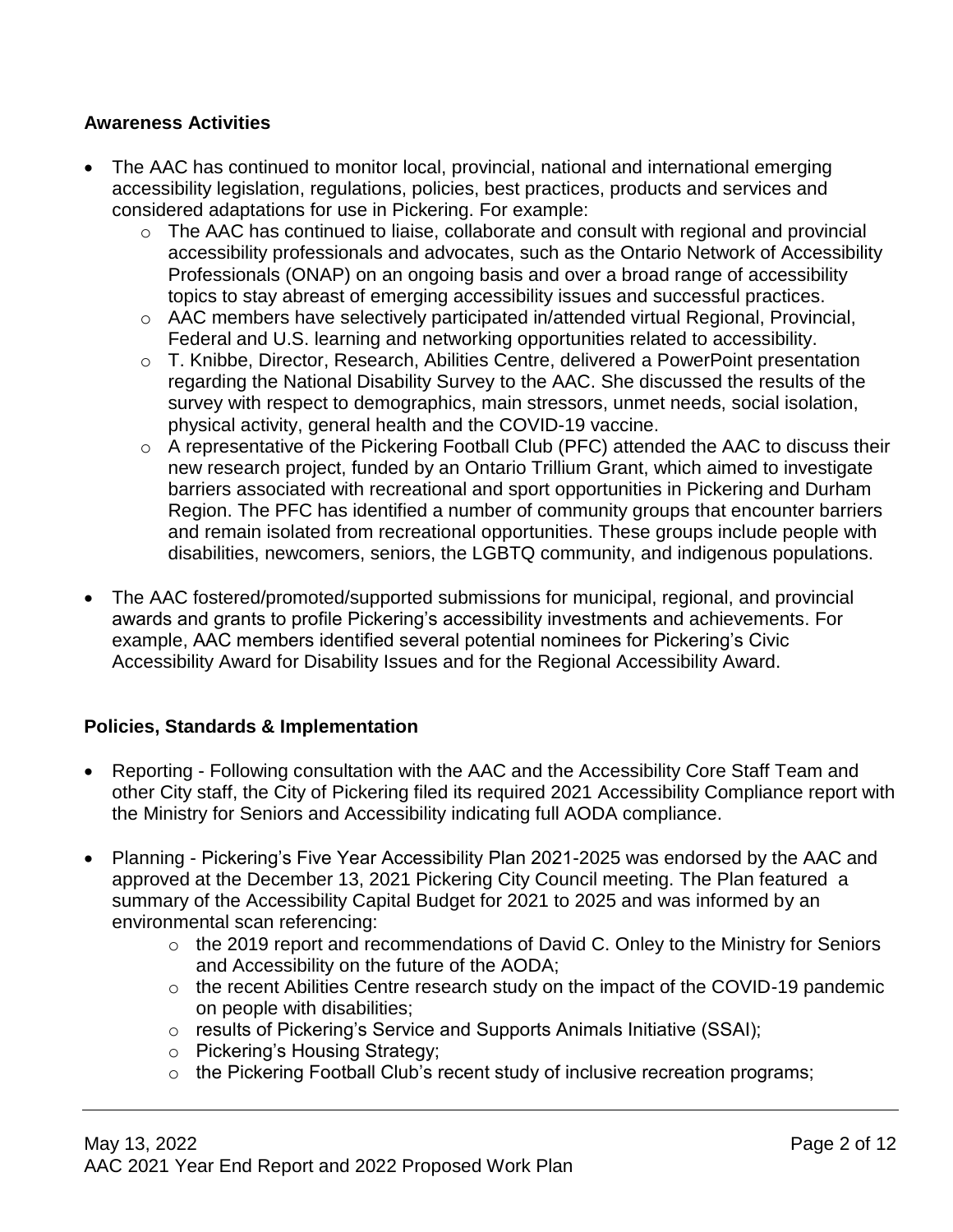- o recent federal and provincial accessibility legislation, regulations, policies and successful practices;
- o input from the Pickering Accessibility Advisory Committee and the Pickering Accessibility Core Staff Team; and
- o a scan of plans, issues and successful practices from sources such as ONAP and other Durham Region municipalities.
- Service and Support Animals Based on extensive stakeholder consultations, the SSAI developed a comprehensive research paper (called a Monograph), documenting the project's rigorous process, its recommendations and issues for further study. The [Monograph](https://www.pickering.ca/en/living/resources/Programs/Accessibility/SSAI---Service-and-Support-Animals-in-Our-Community---A-Monograph_Final.pdf) aims to facilitate outreach to businesses, municipalities and other organizations, and the sharing of best practices for the inclusion of service and support animal users. The Monograph was launched by webcast to the Ontario accessibility community, and beyond, on December 15th 2021. The SSAI partners included:
	- $\circ$  the City of Pickering;
	- o the Ontario Ministry for Seniors and Accessibility;
	- o Aequum Global Access Inc.;
	- o the Inclusive Design Research Centre (IDRC) of OCAD University; and,
	- o a network of professionals in accessibility, business, and governance.

The SSAI determined that people in businesses, services, government, and the public do not know enough and are confused about:

- o many service and support animal uses and types;
- $\circ$  too many laws, regulations, bylaws, policies and practices;
- o rights of animal users;
- $\circ$  inclusive behaviors around service and support animals; and.
- $\circ$  competing human rights.

As a consequence, people with disabilities who seek to utilize service or support animals as accommodations often encounter public responses that are ableist and discriminatory. Ableism limits the opportunities of animal users and reduces their inclusion in society.

- Information and Communication The AAC has monitored the City's steps to ensure website accessibility amid heightened AODA Information and Communication standards. By January 1st, 2021, all public websites and web content were required to meet Web Content Accessibility Guidelines (WCAG) 2.0 Level AA, meaning that public facing websites must be navigable and their content accessible. The AAC has been kept informed of the City's progress and the significant support from Pickering's Senior Management Team and staff to ensure website compliance. As well, the AAC maintained an ongoing awareness of the City's collaborations with ONAP, Durham Region, and Durham tier-two municipalities to identify website best practices.
- Capital Projects & Infrastructure Accessibility Core Staff Team member S. Booker, Manager, Capital Projects & Infrastructure attended the Committee and: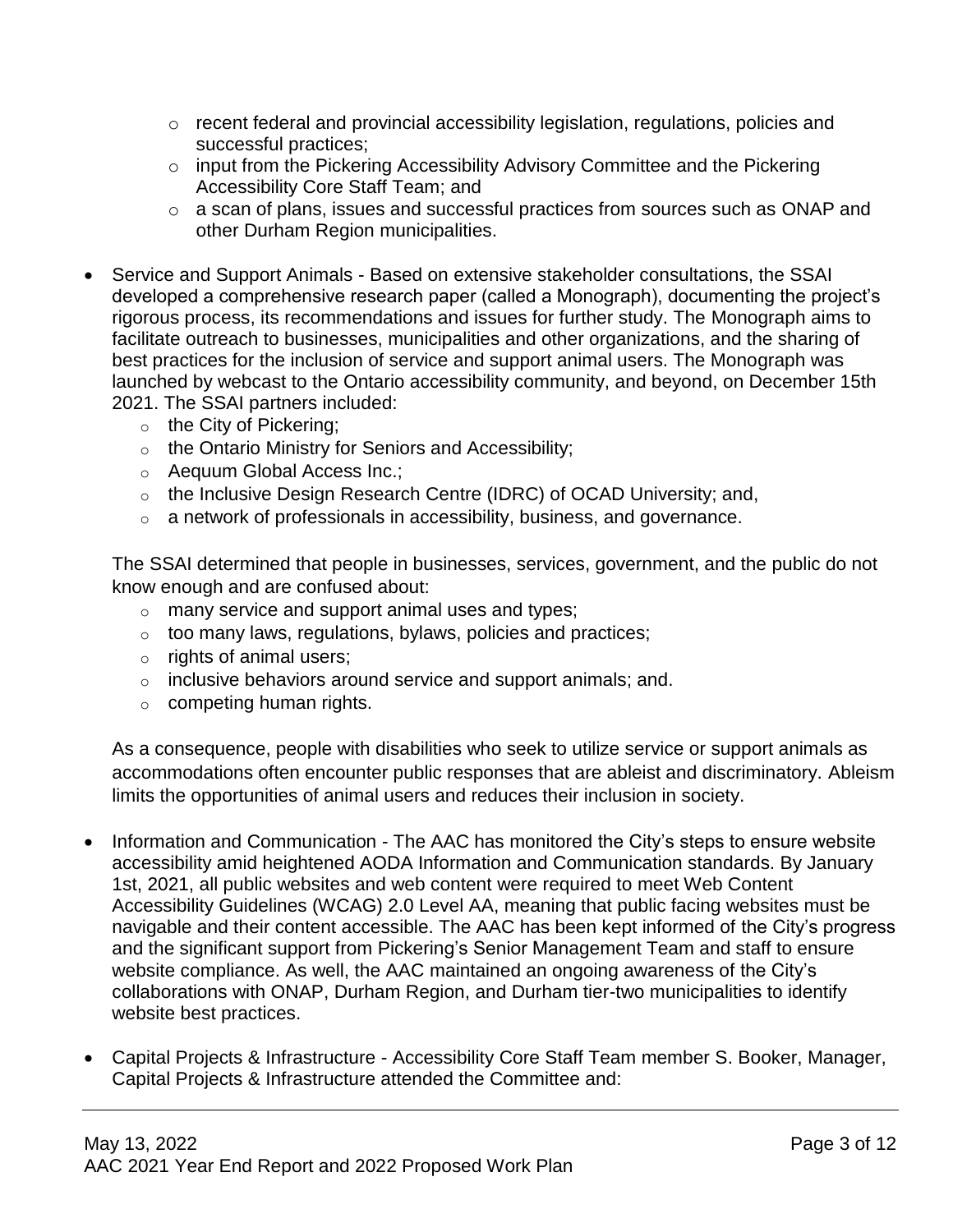- o presented the approved Accessibility Capital Budget to the Committee and provided highlights of planned capital projects; and,
- o discussed concerns of the AAC members regarding increasing vandalism of accessibility and other infrastructure in community parks, on local trails and in the Altona Forest.
- Capital Projects The AAC received several presentations from City staff, and provided advice regarding Pickering's accessibility-related capital projects. The AAC has monitored and provided accessibility advice regarding walkway reconstructions, sidewalk retrofits, multi-use paths, installation of tactile plates at intersections, curb cuts, traffic light timing, snow clearing, parks, playgrounds, special event accessible parking, etc. For example,
	- o Accessibility Core Staff Team (ACST) member V. Plouffe, Manager, Facilities Capital Projects, appeared before the Committee with other senior City staff to provide an update and consult the AAC on the City Centre Project.
	- o Amid the stress-laden pandemic, and increasing mental health issues in the community, the AAC discussed the tranquility value of the City's parks and trails.
- Employment J. Campbell of the Ontario Disability Employment Network (ODEN) spoke to the AAC on improving business performance through innovative labor solutions. ODEN is a network of employment service providers aiming to increase employment opportunities for people living with disabilities. Committee members noted the reluctance of employers to hire individuals with disabilities, and discussed opportunities to encourage businesses to diversify their hiring.
- Training The AAC maintained an awareness of the City's staff and volunteer training process related to accessibility.

# **Consultation & Collaboration**

- Accessible/Affordable Housing As an ongoing concern, the AAC has held various discussions and hosted various guest presentations to explore issues and identify potential solutions with respect to residential accessibility and housing affordability in Pickering and Durham Region. Noting a general reluctance by developers to fully embrace the building of accessible housing and communities, the AAC has continuously sought to identify strategies and opportunities to create additional accessible/affordable residential housing options and inventory. For example,
	- o M. Kish, Principal Planner, Policy, provided an overview of the Pickering Housing Strategy study. Ms. Kish discussed the background, purpose, objectives and next steps of the study, and provided an overview of the project's three phases. Ms. Kish also discussed the Federal, Provincial, and Regional government roles in housing, and highlighted a number of key findings to date from the Study.
	- o In a subsequent presentation, M. Kish, provided an update on Phase 2 of the City's Housing Strategy study. Ms. Kish provided information on the housing gaps that were identified in the first phase and noted that the tools identified in the draft housing strategy and action plan included planning policy, financial incentives, partnership,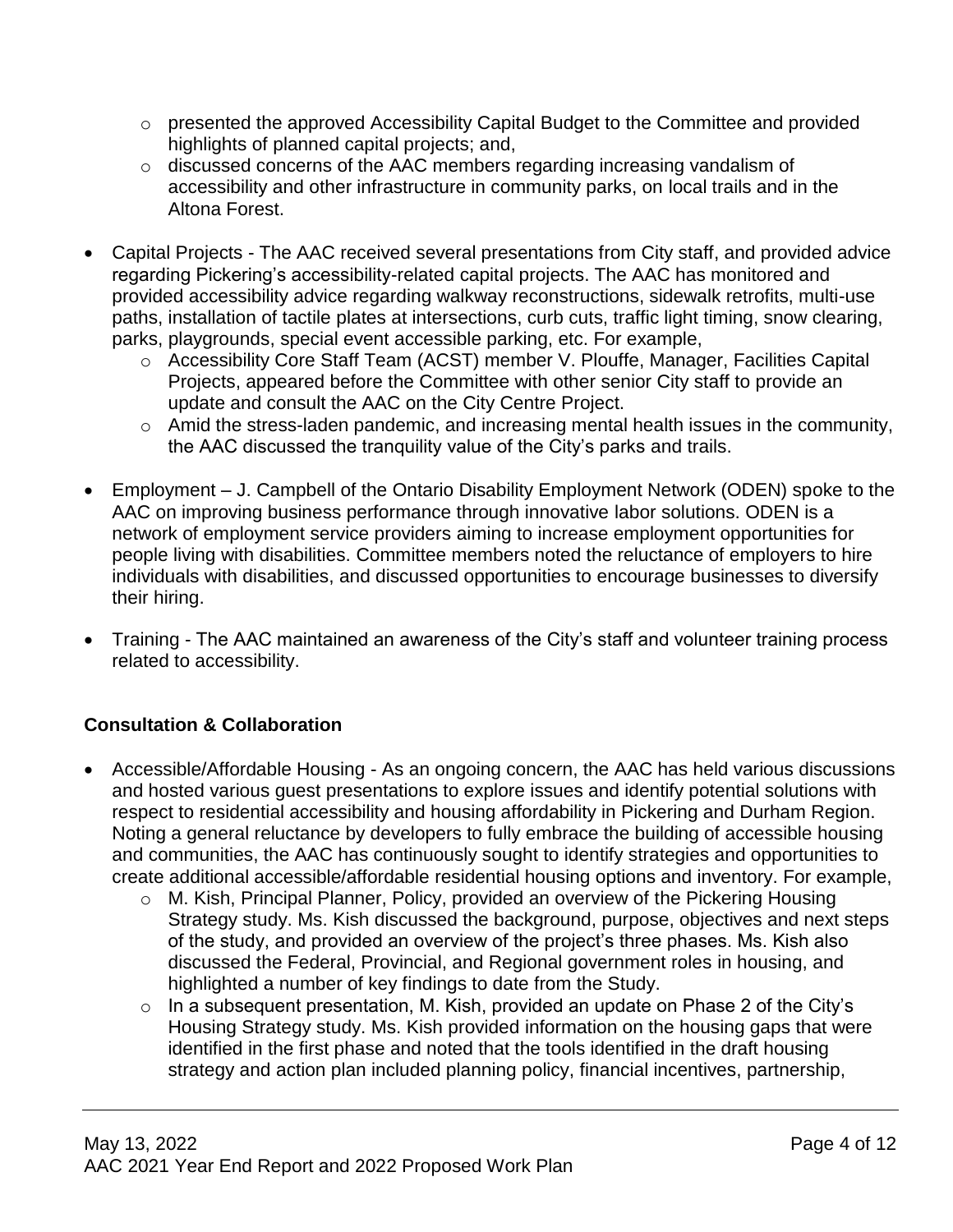education, advocacy, and other actions. She concluded her delegation by outlining the next steps of the strategy. AAC input to the study included:

- **Findings of David Onley's independent review of the Accessibility for Ontarians** with Disabilities Act were shared.
- Deficiencies of the Ontario Building Code pertaining to accessibility of residential accommodations were highlighted.
- Standards regarding accessible residential design outlined in the Americans with Disabilities Act (ADA) and by the Human Rights Tribunal were shared.
- **Many site plans that are considered by the Committee demonstrate limited** consideration of accessibility. Stacked housing is not accessible.
- It is important to ensure that a mix of housing is available for the ageing population and people with disabilities in Pickering.
- The study should set goals for both affordable housing and accessible housing.
- The senior population is moving away from Pickering due to the lack of affordable and accessible housing.
- The Strategy should consider factors such as proximity to jobs, transportation, hospitals, and other essential services;
- o AAC member D. Hughes provided periodic updates to the AAC with respect to Axess Condos Pickering to be developed at Pickering Parkway and Valley Farm Road.
- o AAC member P. Bashaw outlined the issues and opportunities surrounding modular housing and the opportunity to bring down the cost of housing. Discussion encompassed best practices from the City of Toronto and zoning issues.
- Transit The AAC has frequently expressed its interest in improving transit accessibility and customer service for people with disabilities and has sought to collaborate with Durham Region, Durham Region Transit (DRT) and Metrolinx. For example,
	- $\circ$  M. Parkhill of the IBI Group attended the AAC to consult the Committee regarding accessibility of the Durham-Scarborough Bus Rapid Transit Project.
	- o AAC member D. Hughes continued his appointment to the Metrolinx Accessibility Advisory Committee representing Durham Region.
	- o AAC member P. Bashaw discussed the accessible transit and transportation through Community Care Durham and its impact on the community. He suggested a potential partnership between the Committee and Community Care.
- Taxis In a presentation to the AAC Councillor M. Brenner provided a brief background of issuing taxicab licenses in the City and noted that after the COVID-19 Pandemic, the three accessible taxicab plates were no longer in operation. He added that there still remained taxis who had self-declared themselves accessible, noting that such taxis may not recognize the specific needs pertaining to accessibility. Councillor Brenner noted that in consultation with the City's Supervisor, Licensing & Enforcement, the City may explore the accessibility needs in Pickering in relation to taxis and shared rides. It was time to conduct a review of the accessibility needs in the taxi industry. He discussed the challenges faced by Pickering residents in accessing accessible transit. He noted that he was part of the City's Taxicab Advisory Committee and that the proposed review would be a joint effort. Further discussion was proposed to explore ways to collaborate with the City's Taxicab Advisory Committee on this matter. Councillor Brenner raised questions regarding the status of accessible taxi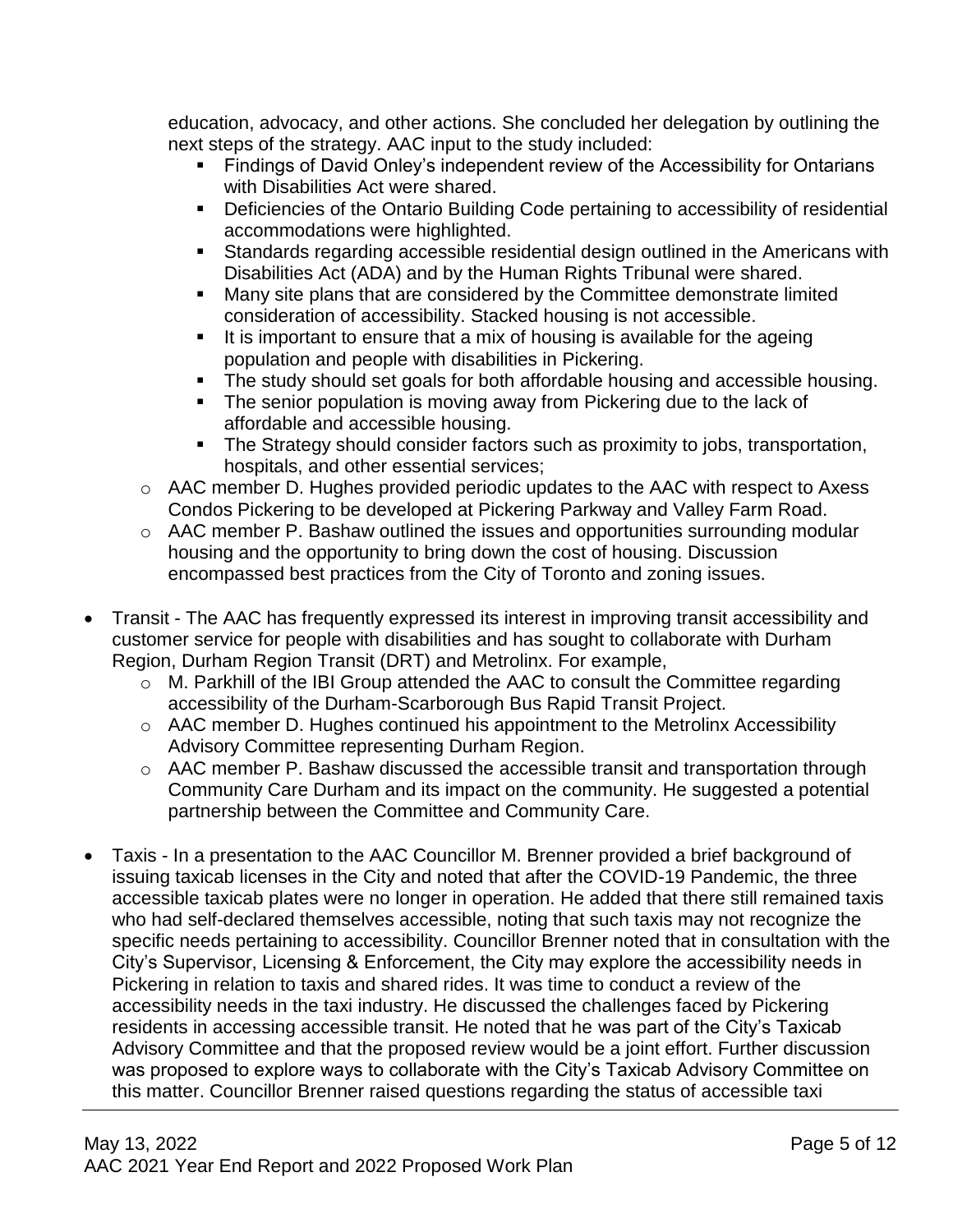services, the number of accessible taxis currently in service, and the number of taxis with accessible plates issued by the City. Councillor Brenner asked whether the Committee could undertake a review of the current and future needs for accessible taxi services in Pickering and compliance with related AODA standards. The AAC is considering this request.

- Outdoor Spaces The AAC continued to consult with the Toronto and Region Conservation Authority (TRCA), Parks Canada, and Altona Forest representatives to consider innovative methods of providing access to outdoor spaces in and neighboring Pickering. For example:
	- o AAC member P. Bashaw consulted with the Rouge National Urban Park (RNUP) regarding its Welcome Centre, and the AAC was added to the RNUP stakeholder list.
	- o O. McDadi of Parks Canada Rouge National Urban Park (RNUP) and Larry Noonan of the Altona Forest Stewardship Committee attended the AAC to consult on the Rouge Beach Improvements Project to improve RNUP accessibility and inclusion. Following on from this presentation, the AAC provided a letter to Parks Canada indicating the AAC's support for the Rouge Beach Improvement Project.
	- o A Creed, Parks Canada, presented the Rouge National Urban Park- Beach front project. Ms. Creed outlined current issues and design challenges, project goals, project scope, and inclusive design opportunities and challenges.
- Mobile Device Charging Stations In a presentation to the AAC, J. Whynot, Accessibility Coordinator, Municipality of Clarington discussed the design, site locations, and, signage in local parks and along paths and trails in Clarington to provide the opportunity for individuals to charge their mobility devices while visiting Clarington's parks and other public spaces.
	- o P. Feldmann, Assets and Projects Manager, Parks Canada, presented questions regarding Clarington's initiative.
	- o L. Noonan of Altona Forest and Rouge National Park, discussed charging stations on park trails including concerns regarding possible vandalism.
	- o A. Mostert, Manager, Landscape & Parks Development, noted that the City would be installing Mobile Device Charging Stations and would be conducting further research on the matter as part of the Beachfront Park Study.
- Playgrounds Pickering resident S. Haley presented a request to the AAC for a fully accessible playground in Pickering and outlined the importance of having accessible playgrounds as well as the need to comply with the Ontario Human Rights Code and Integrated Accessibility Standards Regulation. Discussion ensued including:
	- o website tools to identify accessible playgrounds; and,
	- o the importance for parents and guardians to be able to access playgrounds.

A. Mostert, Manager, Landscape & Parks Development made a presentation to the Committee regarding children's play spaces that are accessible to persons with disabilities. He spoke on the difference between accessible versus inclusive playgrounds, design and accessibility standards for playgrounds, play component types, accessible routes, and accessible components. A. Mostert noted that the City would aim to involve local residents when replacing existing play structures.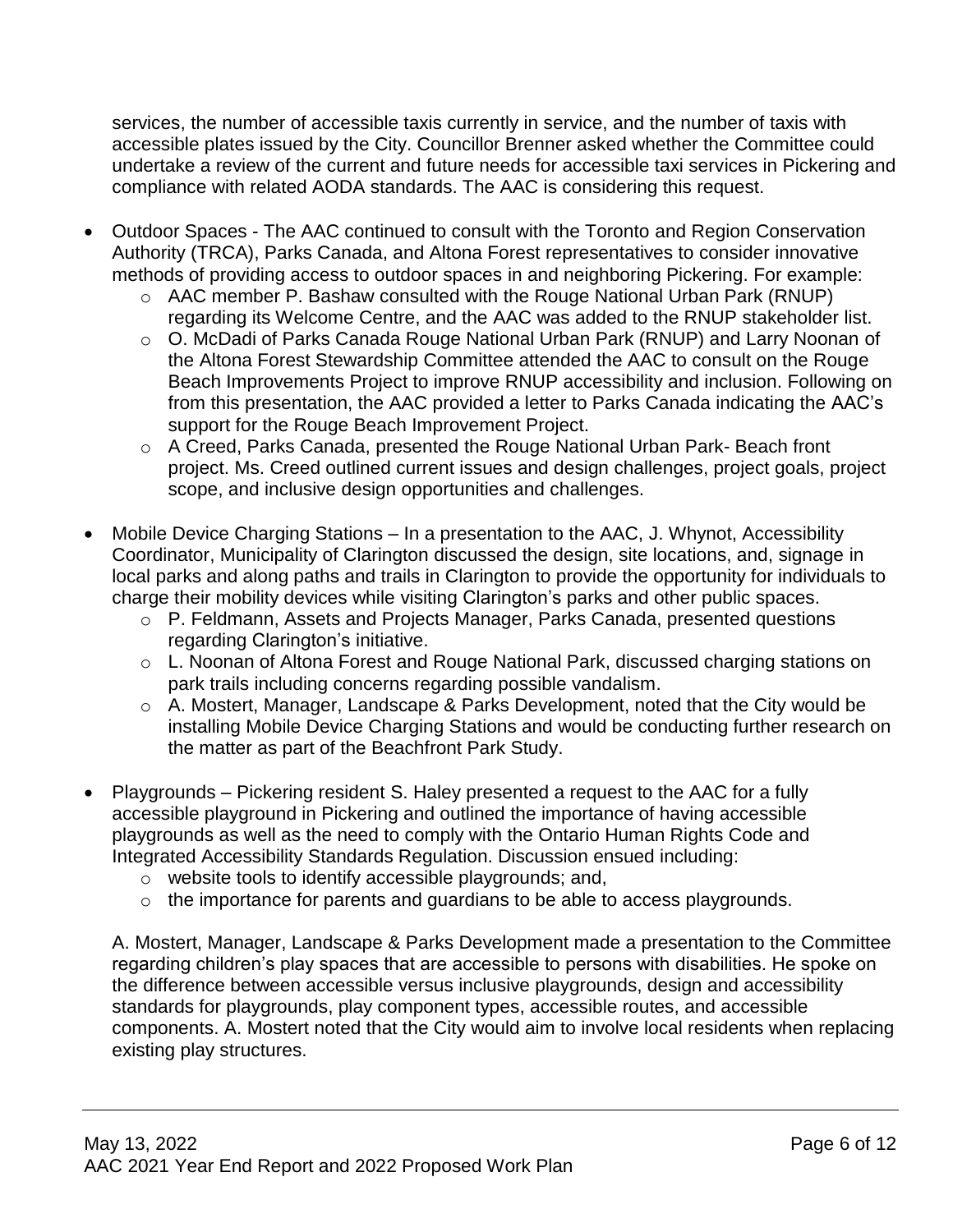Following a presentation by T. Ryce, Supervisor, Cultural Services the AAC endorsed the Esplanade Park Mindfulness, Music, and Wellness Space Project and provided a letter in support of the City's Community Foundations Grant application.

 Museum – In a presentation to the AAC K. Pyke, Coordinator, Museum Operations, announced the Pickering Museum Village's recent recognition as the best small museum in Ontario through Attractions Ontario and added that the proposed museum Travelling Exhibit is part of a current grant application to the Federal Government regarding the Access to Heritage funding program for travelling exhibits. K. Pyke described how the travelling exhibit was focused on corn and its impact on the community, Canada, and the world, and will be travelling in a specially-designed trailer to reach a broader audience. K. Pyke asked for and received the committee advice regarding accessibility considerations for the travelling exhibit. As a consequence of the presentation, the AAC provided a letter supporting the grant application by the Pickering Museum Village.

E. Tayles, Museum Conservator presented tentative plans for the Greenwood Blacksmith Shop Project.

- DRPS Children's Games The AAC supported, promoted and attended the drive-through 2021 Durham Regional Police Children's Games for disabled youth between the ages of 5 and 18 held on October 23. The City of Pickering has actively partnered with Durham Regional Police Services, Grandview Children's Centre, and other community partners since 1985 to host this annual inclusive event.
- Diversity, Equity and Inclusion In a presentation to the AAC, J. SanAntonio, the Senior Advisor of Diversity, Equity and Inclusion, explained her role at the City of Pickering as well as her professional background. Discussion ensued regarding common accessibility, diversity, equity and inclusion challenges being experienced by individuals, as well as the importance of collaboration between the AAC and diversity staff and the accessibility working group, especially in relation to the development of Pickering's Five Year Accessibility Plan (2021- 2025) and its Diversity and Inclusion Strategy.
- Business Through its Ajax Pickering Board of Trade representative, J. McLellan, the AAC regularly exchanged accessibility information and collaborated with Durham businesses.
- Age-Friendly Initiative Through its staff representative, the AAC liaised and collaborated with the City's Age Friendly initiative.

During 2021, the AAC continued to:

- Promote awareness of, and advise on, information and resources for people with disabilities needing help during pandemic including:
	- o emergency supports;
	- o virtual management of anxiety and mental health; and
	- o human rights of people with disabilities.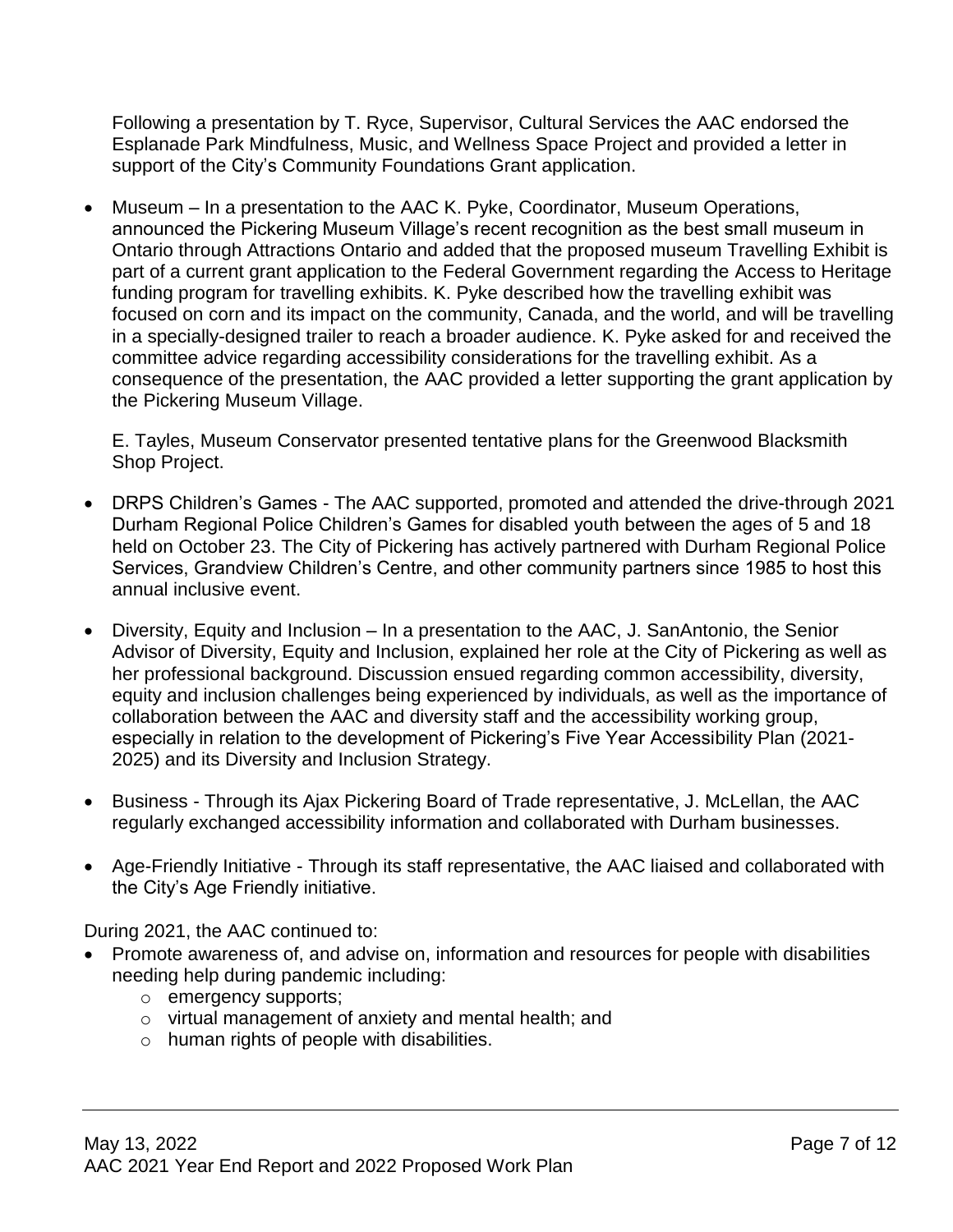- Promote awareness of, and advise on City/Regional COVID-19 initiatives such as Pickering's partnership with Grandview Kids to provide respite programs.
- Monitor the Rick Hansen Foundation's accessibility programs, the Durham Region Accessibility Awareness Group, the CNIB as well as other accessibility advocates.

### **Site Plan Application Reviews**

- The AAC continued to work in collaboration with City planning staff through an ongoing site plan application review process to encourage the proactive integration of accessibility considerations into City developments. In 2021, the AAC reviewed and provided accessibility advice with respect to the following site plans:
	- o The Jerry Coughlan Health & Wellness Centre, 2580 Brock Road
		- This facility will be a treatment and learning center for children with disabilities, generously sponsored by recently deceased Pickering builder, Jerry Coughlan. AAC advice has aimed to help the Coughlan Centre achieve recognition as a center of excellence in terms of accessibility design befitting its sponsor's legacy.
	- o S01/20 TriBro Studios at Pickering Casino Resort
	- o S04/20 Shell Canada at Kingston Rd. and Whites Rd.
	- o S11/18 Metropia
	- $\circ$  S12/02 1400 Squires Beach Rd.
	- o S02/19 9004807 Canada Inc. Stonepay Phase II
	- o S03/21 R & K Pahal, Carousel Drive
	- o S03/87 Joriki Holdings Inc. 885 Sandy Beach Rd.
	- o S04/21 Highmark (Pickering) Inc. at Kingston Rd. and Guild Rd.
	- o S03/78 DWK Holdings Inc. 1735 Orangebrook Court
	- o S10/83 DDSB Bayview Heights Public School, 1400 Garvolin Ave.
	- o S06/21- Amberlea Creek Developments Inc., 760 Kingston Rd.
	- o Pickering Heritage Community Centre at the Pickering Museum Village
	- o Pickering City Centre Project Review of Plans City staff (S. Douglas-Murray, Director, Community Services, J. Flowers, CEO / Director Public Libraries, and V. Plouffe, Manager, Facilities Capital Projects) walked the committee through the floor plans and artistic renderings for all 3 buildings comprising the City Centre Project including the Seniors and Youth Centre, Performing Arts Centre and Library branch. S. Douglas-Murray mentioned that the Seniors and Youth Centre will replace the East Shore Community Centre's current programs. Staff committed to returning in autumn 2022 with an update to the committee on the final tendered design and to provide a status update. The AAC provided a letter of support to the City of Pickering regarding the City Centre Project and its design considerations with respect to accessibility.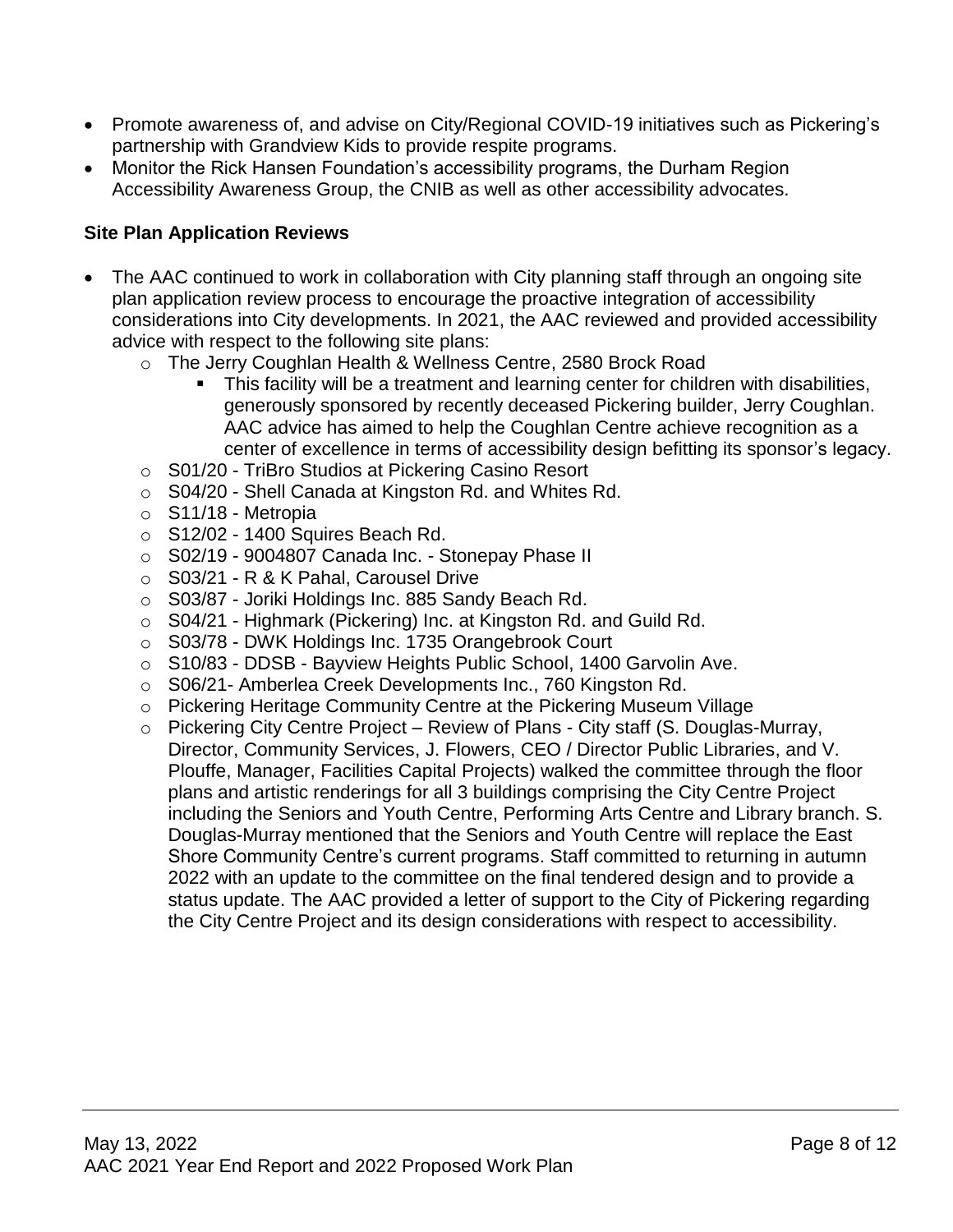#### **2022 Proposed Work Plan**

The AAC's 2022 plans, as well as its accomplishments to April 2022, are noted below:

#### **Meetings & Membership**

- Members The AAC aims to maintain its full authorized complement of 10, highly-qualified, diverse members throughout 2022, as well as its Ajax-Pickering Board of Trade representative. Council appointments to the Committee will expire in October 2022 at the time of the municipal election. A refreshed slate of members will be appointed by the new Council in early 2023.
- Meetings So far in 2022, the AAC has held three virtual meetings, on the third Wednesday of each month. A further four meetings are scheduled.
- Guests Throughout 2022, guests of the Committee will frequently include Pickering community members, representatives of community partner organizations, and representatives of the staff of the City of Pickering.

#### **Awareness Activities**

 Canada Day - The AAC is planning a "Tranquility Tent" area at Pickering's 2022 Canada Day celebrations, to offer a cool, shaded, relaxing space for people to unwind. The AAC knows the pandemic has had severe impact on mental health, anxiety, social isolation and so much more. The idea is to have a calm, quiet place for people to visit, participate in mindfulness, yoga, meditation, aromatherapy, music therapy and similar activities. Autism Ontario, Resources for Exceptional Children Durham and Pickering's Mental Wellness Committee have expressed interest in collaborating with the AAC on programming for this event and AMICA, the Pickering Town Centre and the Pickering Football Club have expressed interest to provide support and resources for the day.

In 2022, the AAC will continue to:

- promote awareness of, and advise on, information and resources for people with disabilities needing help during the pandemic including:
	- o emergency supports;
	- o virtual management of anxiety and mental health; and
	- o human rights of people with disabilities.
- monitor local, regional, provincial, federal and U.S. accessibility networking opportunities;
- monitor local, provincial, national and international emerging accessibility legislation, regulations, policies, best practices, products and services and consider relevant adaptations
- for use in Pickering; foster/promote/support submissions for municipal, regional, and provincial awards and grants to profile Pickering's accessibility investments and achievements; and
- play an active role in Pickering's community events and celebrations such as Canada Day.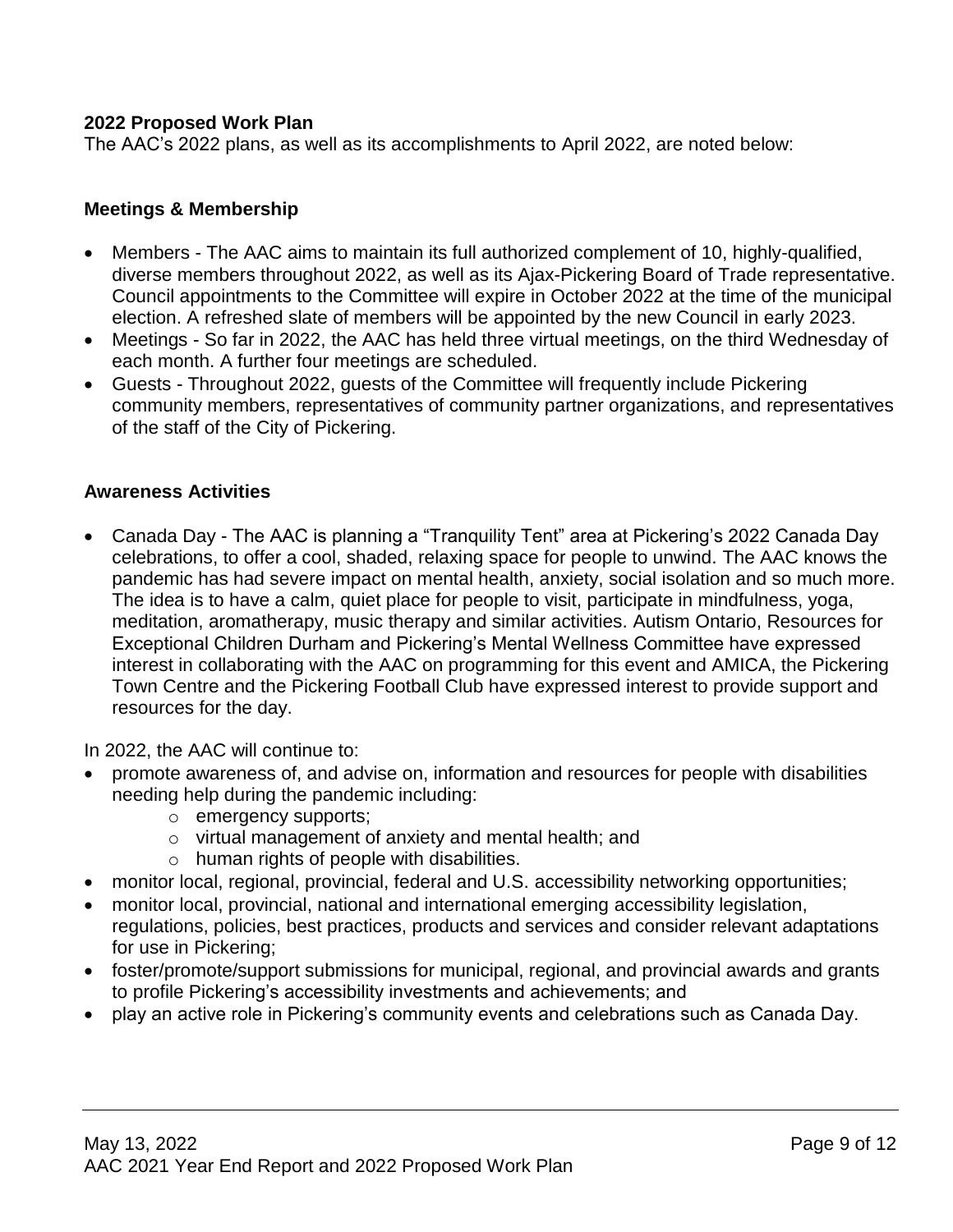### **Policies, Standards & Implementation**

 Compliance - T. Higgins provided updates to the AAC on the Ministry for Seniors and Accessibility (MSAA) Desk Audit that examined selected City policies and procedures for AODA compliance, and examined policies and procedures pertained to training, feedback, and individual accommodation plans. In response to MSAA recommendations, policy amendments were approved by Council in April 2022.

In 2022, the AAC will continue to:

- monitor the City's steps to ensure website accessibility commensurate with heightened (WCAG 2.0 Level AA) AODA Information and Communication Standards;
- monitor and provide accessibility advice regarding walkway reconstructions, sidewalk retrofits, new multi-use paths, installation of tactile plates at intersections, curb cuts, traffic light timing, parks, playgrounds, special event accessible parking, etc.;
- foster/promote/support submissions for local, regional, provincial and federal awards and grants to profile Pickering's accessibility achievements and commitment.
- monitor the City's staff and volunteer training process related to accessibility.

### **Consultation & Collaboration**

- Playgrounds A. Mostert, Manager Landscape & Parks Development, provided a presentation to the AAC regarding the City's efforts to refurbish City playgrounds and enhance their accessibility. Discussion ensued regarding:
	- o opportunities to connect these efforts to the Mural Project as a part of Main Street Grant Application Community Activator Project;
	- o playground locations that have been selected for redevelopment;
	- o funding for these efforts through grants and City funds;
	- o feedback on the new park in Seaton;
	- o COVID-19 delays in receiving equipment for parks that are being constructed;
	- o resident expectations around project timelines; and,
	- o the need to effectively communicate re: development process to the community.
- Waterfront Park & Trail A. Mostert, Manager Landscape & Parks Development, provided a presentation to the AAC regarding the Rotary Frenchman's Bay West Park and Beachfront Park projects and received the Committee's input.
- LEAD Canada Abilities Centre representatives M. Walker and Y. Brown presented information to the AAC regarding the LEAD Canada Program funded by the Ministry for Seniors and Accessibility (MSAA). LEAD (Leading Equitable and Accessible Delivery) is a methodology to help governments, public and private sector organizations collaboratively define and embed inclusion and accessibility into strategic planning, daily operations, program environments, and organizational culture. The LEAD process helps organizations to identify opportunities to improve and enhance inclusion and accessibility at all organizational levels. A collaboration of the City of Pickering and LEAD is under consideration.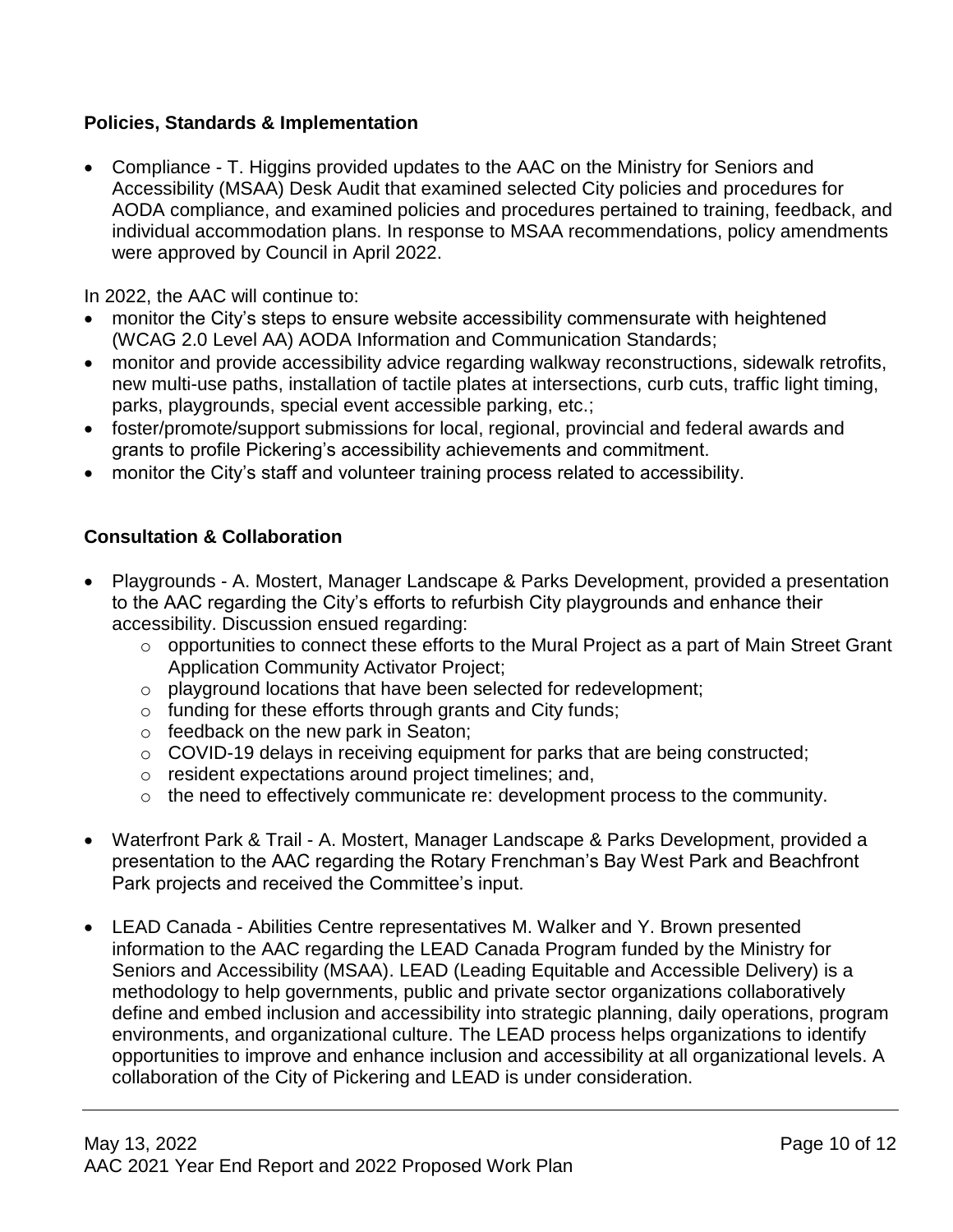- Culture J. St. Amant, Coordinator, Cultural Services presented information to the AAC regarding the Main Street Grant Application Community Activator Project. The AAC provided accessibility input and a letter of support for the Main Street Grant Application Community Activator Project.
- West Shore Skate Spot Community Survey AAC member D. Wysocki provided the AAC with information regarding an opportunity to provide feedback on a new skate park being proposed at West Shore Community Centre. Members discussed a program that exists in Toronto that provides skateboarding opportunities for children living with disabilities, and how best practices of the Toronto program could inform the West Shore Skate Spot project.
- Diversity, Equity & Inclusion J. San Antonio, Senior Advisor, Equity, Diversity & Inclusion spoke to the AAC about the history of Black History Month, what resources the City is making available to acknowledge and recognize Black History, and discussed the concept of diverse identities and intersectionality. AAC member A. Lue spoke to his lived experience as a Black para-athlete, and the barriers he has experienced and overcome.

During 2022, the AAC will continue to:

- collaborate and consult with Regional and Provincial accessibility professionals and advocates, such as the Ontario Network of Accessibility Professionals (ONAP), to stay abreast of emerging accessibility issues and successful practices;
- monitor the Accessibility Standards Canada, Rick Hansen Foundation's accessibility programs, the Durham Region Accessibility Awareness Group, the CNIB, the Toronto and Region Conservation Authority (TRCA), Parks Canada as well as other accessibility advocates;
- collaborate with Durham Region Transit (DRT) and Metrolinx to improve customer service;
- provide support and attend the 2022 Annual Durham Regional Police Children's Games; and,
- collaborate with Pickering's Accessibility Core Staff Team, the Ajax Pickering Board of Trade, the City's Age Friendly initiative and others.

## **Site Plan Application Reviews**

- The AAC will continue to work in collaboration with City planning staff through an ongoing site plan application review process to encourage the proactive integration of accessibility considerations into City development projects. In 2022 to date, the AAC has reviewed and provided accessibility advice with respect to the following site plans:
	- o S01/22 Tribute at Liverpool
	- o S07/21 Sandy Beach Rd.
	- o S03/22 2540 Brock Rd.
	- $\circ$  S04/22 1635 Palmer's Sawmill Rd.
- Connectivity following on from the site plan review of the Tribute development at Liverpool, AAC member D. Wysocki provided a presentation to the AAC on the concept of urban connectivity. Members discussed:
	- o destinations members travel to in the community and their transportation modes;